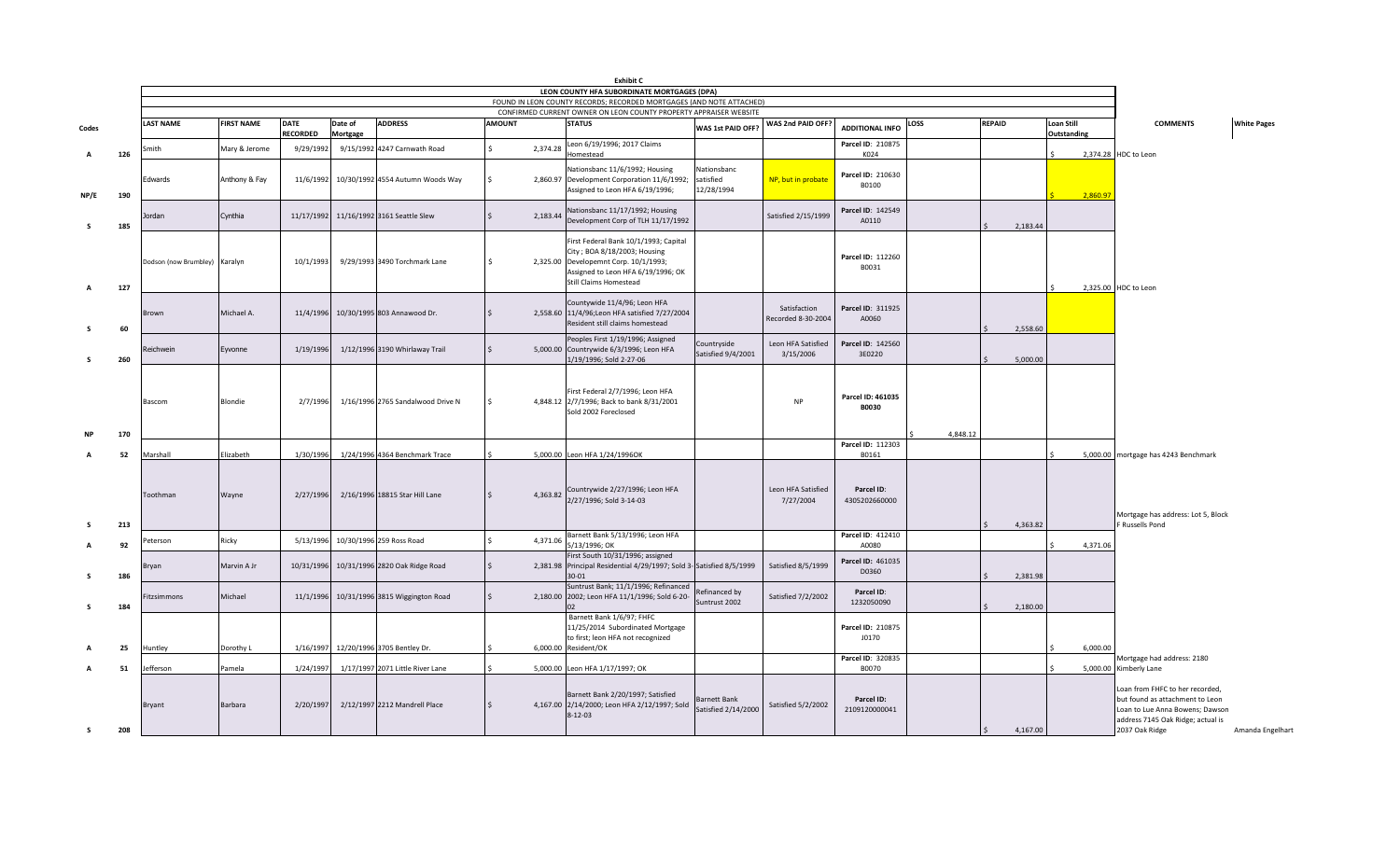| s         | 50  | Pringle    | Sherese   | 3/5/1997   |           | 2/28/1997 725 Greenleaf Dr                                                                                              | $\zeta$      |          | Barnett Bank 3/5/97; Refinanced<br>Argent Mortgage 5/20/2004; Leon HFA<br>5,000.00 3/5/97 satisfied 4/19/2004 Resident<br>still claims homestead and appears to<br>be living there                                                                                       |                                               | Satisfaction<br>Recorded 4/19/2004 | Parcel ID: 311980-<br>D0070                                                           |          | 5.000.00 |          |                                                                |
|-----------|-----|------------|-----------|------------|-----------|-------------------------------------------------------------------------------------------------------------------------|--------------|----------|--------------------------------------------------------------------------------------------------------------------------------------------------------------------------------------------------------------------------------------------------------------------------|-----------------------------------------------|------------------------------------|---------------------------------------------------------------------------------------|----------|----------|----------|----------------------------------------------------------------|
| -S        | 189 | Harper     | William   | 3/5/1997   |           | 2/28/1997 7816 Talley Ann Court                                                                                         | $\mathsf{S}$ |          | Suntrust Bank 3/5/1997; assigned ST<br>2,775.74 Mortgage 3/5/1997; Leon HFA<br>3/5/1997; Sold 2-27-04                                                                                                                                                                    | Suntrust Bank<br>satisfied 6/2/2003           | Satisfied 5/25/2004                | Parcel ID: 320883<br>B0030                                                            |          | 2,775.74 |          |                                                                |
| <b>NP</b> | 194 | Sellers    | Darrell   | 4/23/1997  |           | 3/31/1997 1388 Balkin Road                                                                                              | $\mathsf{S}$ |          | Capital City Bank 4/3/1997; assigned<br>3,301.25 First Nationwide 6/25/1997; Leon HFA<br>4/23/1997; Sold 3-1-00                                                                                                                                                          | irst Nationwide<br>Released 4/25/2000         | NP                                 | Parcel ID:<br>4123200450000                                                           | 3,301.25 |          |          | Mortgage: Lot 6 Block AA Killearn<br>Lakes Unit 1, Bk 6, PG 26 |
| s         | 105 | Mitchell   | Cynthia   | 4/2/199    | 3/31/1997 | 2417 Kimberly Lane/listed in<br>mortgage and satisfaction.<br>Current address on the books is<br>2132 Little River Lane |              | 3,768.21 | Capital City Bank 4/2/97 satisfied<br>12/29/2006; Leon HFA 3/31/97<br>satisfied 5/31/2002; Resident still<br>claims homestead and appears to live<br>there                                                                                                               | Capital City Bank<br>Satisfied<br>12/29/2006  | Satisfaction<br>Recorded 5-31-2002 | Description:<br>1585/1773<br>1998/1362 Lot 33,<br>Block "A" same on<br>both documents |          | 3,768.21 |          | Mortgage had address: 2417<br>Kimberly Lane                    |
| s         | 129 | Lindsey    | Connie    | 6/4/1997   |           | 5/22/1997 5652 Doonesbury Way                                                                                           |              | 2,126.17 | First Union 6/4/97; Wells Fargo<br>3/10/2007 Leon HFA 5/22/1997<br>Satisfied 4/25/2008 Resident still living<br>in unit but SHIP loan repaid<br>Homestead claimed                                                                                                        |                                               | Satisfaction<br>Recorded 4-25-2008 | Parcel ID: 210630<br>D0080                                                            |          | 2,126.17 |          |                                                                |
| s.        | 84  | Scott      | Fran      | 6/10/1997  |           | 6/4/1997 2756 Sandalwood Drive N                                                                                        |              | 4,603.64 | Barnett Bank 6/10/97/ Assigned or<br>refinanced Argent Mort 1/11/2005;<br>BOA satisfied 1/21/2005; Leon HFA<br>6/4/97 satisfied 1/27/05 Resident still<br>claims homestead and appears to live<br>here                                                                   |                                               | Satisfaction<br>Recorded 1-27-2005 | Parcel ID: 461035 A<br>0080                                                           |          | 4.603.64 |          |                                                                |
| s         | 111 | Johnson    | Jeannette | 7/11/1997  |           | 7/1/1997 1317 Westheaven Court                                                                                          |              | 3,403.87 | Peoples Bank original loan appears<br>Assignment to Capital City which is<br>satisfice 6/15/2006; Leon HFA loan<br>satisfied 6/20/2006 Resident still<br>claims homestead and appears to live<br>there                                                                   |                                               | Satisfaction<br>Recorded 6-20-2006 | Parcel ID: 410660<br>G0130                                                            |          | 3,403.87 |          | Mortgage spells street West Haven                              |
| W         | 75  | Hayes      | Gwendolyn | 8/6/1997   |           | 7/31/1997 5728 Bombadil Court                                                                                           | $\mathsf{S}$ | 4,782.49 | Barnett Bank 8/6/97; Leon HFA 8/6/97;<br>Lis Pendens 7/15/2015 Bank of<br>America and Leon HFA put on notice;<br>Loan Modification filed 10/3/2017<br>Current address for mail taxes is the<br>address of the property; Appears to be<br>renting. Not claiming homestead |                                               |                                    | Parcel ID: 210648<br>C0750                                                            |          |          |          | 4,782.49 Mailing address is same as property                   |
| s         | 97  | Nichols    | Victoria  | 9/9/1997   |           | 9/5/1997 5621 Nature Lane                                                                                               |              |          | Norwest Mortgage 9/9/97; WF<br>3/2/3001; satisfied 8/26/2006; Leon<br>4,210.18 HFA 9/5/97 satisfied<br>8/10/2006; Resident still claims<br>homestead and appears to live there                                                                                           |                                               | Satisfaction<br>Recorded 8-10-2006 | Parcel ID: 210632<br>F0220                                                            |          | 4,210.18 |          |                                                                |
| <b>NP</b> | 212 | Adams      | Carmen    | 11/12/1997 |           | 10/10/1997 4759 Orchid Drive                                                                                            | $\leq$       |          | Norwest Mortgage 11/12/1997;<br>4,302.92 Assigned Wells Fargo; Leon HFA<br>11/12/1997; Sold 4-15-02                                                                                                                                                                      | Wells Fargo<br>Mortgage released<br>5/20/2002 | <b>NP</b>                          | Parcel ID: 412330<br>L0160                                                            | 4.302.92 |          |          |                                                                |
| <b>NP</b> | 163 | Dotson     | Kimberly  | 12/31/1997 |           | 10/10/1997 825 Briandav                                                                                                 | $\mathsf{S}$ |          | First South 12/31/1997; Assigned<br>3,320.00 Norwest Mortgage 3/6/1998; Leon<br>HFA 12/31/1997; Foreclosed                                                                                                                                                               | Sold 3/4/2014                                 | <b>NP</b>                          | Parcel ID: 311980<br>F0160                                                            | 3,320.00 |          |          |                                                                |
| A         | 192 | Colbert    | James     | 11/18/1997 |           | 10/20/1997 2820 Bards Wood Lane                                                                                         | Ś.           | 3,095.43 | Several Mortgages, new warranty deed<br>7/30/2010; Judgement 3/22/12 with a<br>loan modification 7/27/2015 with<br>Wells Fargo. Currently claiming<br>homestead with same owner.                                                                                         |                                               |                                    | Parcel ID:                                                                            |          |          | 3,095.43 |                                                                |
|           | 110 | Massenburg | Aneta     | 10/31/1997 |           | 10/24/1997 5632 Maple Forest Dr                                                                                         | $\mathsf{S}$ | 3,573.88 | Amsouth 10/30/1997; Region Bank<br>Loan Modification 11/15/2010;<br>Assignment 2014; leon HFA<br>10/31/1997: OK                                                                                                                                                          |                                               |                                    | Parcel ID: 210630<br>10090                                                            |          |          | 3,573.88 |                                                                |
|           | 211 | McNulty    | Carolyn   | 12/9/1997  |           | 11/25/1997 2007 Longview Dr                                                                                             | $\mathsf{S}$ | 4,242.40 | Amsouth 12/9/1997; Leon HFA<br>12/9/1992; Sold 7-17-01                                                                                                                                                                                                                   | Amsouth Satisfied<br>8/7/2001                 | Leon HFA Satisfied<br>3/15/2006    | Parcel ID: 210365<br>D0520                                                            |          | 4,242.40 |          |                                                                |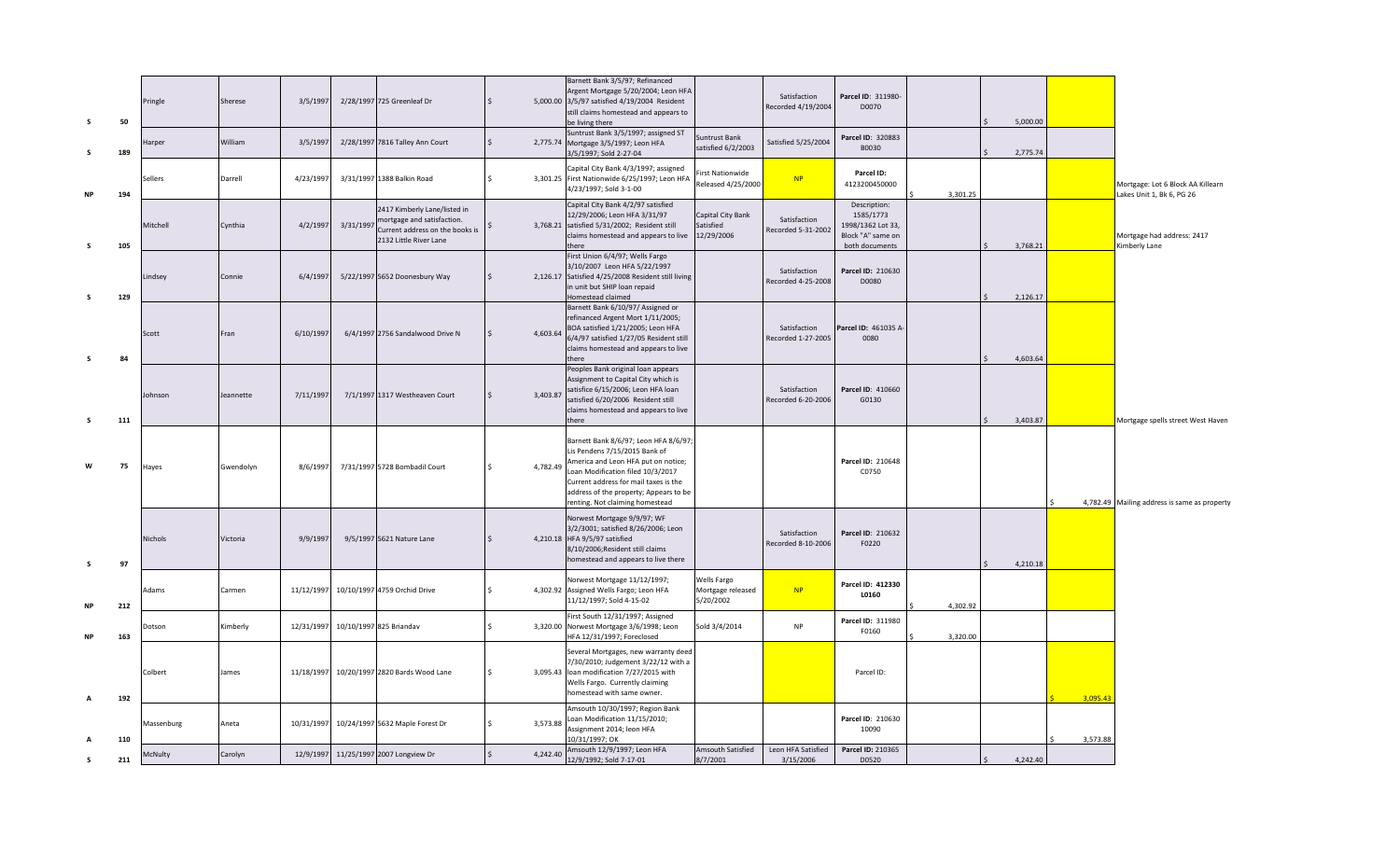| s         | 103 | Watson (Ashby) | Joanne    |           | 12/9/1997 11/25/1997 4982 Leah Lane | $\mathsf{S}$       |           | Peoples First assigned to Washington<br>Mutual 4/9/98; Successor WF<br>3,860.00 2/2/2010; Leon HFA 11/25/97 relased<br>1/28/2008; Resident still claims<br>homestead and appears to live there                   |                                                     | Satisfaction<br>Recorded 1-28-2008   | Parcel ID: 210585<br>AA0300 |           | 3,860.00 |          |                                                                                                                                                 |
|-----------|-----|----------------|-----------|-----------|-------------------------------------|--------------------|-----------|------------------------------------------------------------------------------------------------------------------------------------------------------------------------------------------------------------------|-----------------------------------------------------|--------------------------------------|-----------------------------|-----------|----------|----------|-------------------------------------------------------------------------------------------------------------------------------------------------|
| -S        | 183 | De Polit       | Maria     | 1/13/1998 | 12/24/1997 unknown Briar Creek Road | $\mathsf{S}$       | 1,500.00  | Rural Housing Loan 1/3/98; Leon HFA<br>1/13/98; Property sold                                                                                                                                                    |                                                     | Satisfied 7/12/2006                  | Parcel ID: 140350<br>AA060  |           | 1,500.00 |          | Assigned from City of TLH to Leon<br>HFA 10-27-05; Sold 2-27-07                                                                                 |
| s         | 182 | Bearden        | Michael   | 2/9/1998  | 1/30/1998 5633 Rustic Dr            | $\zeta$            |           | Capital City Bank 2/9/1998; Leon HFA<br>978.41 2/9/1998; USA RD 7/12/2007; Sold 5-<br>19-08                                                                                                                      |                                                     | Satisfied 6/25/2008                  | Parcel ID: 210629<br>B0070  |           | 978.41   |          | Assigned by HDC of TLH & Leon<br>County to Leon County HFA on 6-<br>19-96; Sold 8-15-94                                                         |
|           | 124 | Glenn          | Zabrina   | 3/23/1998 | 3/20/1998 5832 Lumberjack Lane      | $\mathsf{S}$       | 2,452.50  | Rural Housing 3/23/1998; leon HFA<br>3/23/1998; OK                                                                                                                                                               |                                                     |                                      | Parcel ID: 210678<br>B0110  |           |          | 2,452.50 |                                                                                                                                                 |
| <b>NP</b> | 259 | Vewman         | Darryl    | 3/24/1998 | 3/23/1998 4121 Sugar Bear Dr        | $\mathsf{S}$       |           | Barnett Bank 3/24/1998; BOAR<br>5,000.00 11/5/2003; Leon HFA 3/24/2998 Sold 2<br>$21 - 13$                                                                                                                       | <b>BOA Satisfied</b><br>11/5/2003                   | NP                                   | Parcel ID: 310270<br>A0630  | 5,000.00  |          |          |                                                                                                                                                 |
| <b>NP</b> | 218 | Monroe         | Lorenzo   | 7/13/1998 | 4/6/1998 Rt 28 Box 27550            | $\mathsf{S}$       |           | Capital City Bank 7/13/1998; Leon HFA<br>4,480.00 7/13/1998; appears to be in ESTATE at<br>some point; Foreclosure                                                                                               | Final Judgement of<br>Foreclosure filed<br>6/1/2012 | NP                                   | Parcel ID:<br>4611202480000 | 4,480.00  |          |          |                                                                                                                                                 |
| <b>NP</b> | 258 | Whitfield      | Timothy   | 4/22/1998 | 4/17/1998 8477 Titus Lane           | $\mathsf{S}$       | 5,000.00  | Transland Financial 4/22/1998;<br>assigned Principal Mortgage<br>5/22/1998; Leon HFA 5/22/1998; Sold<br>$5 - 7 - 08$                                                                                             |                                                     | NP                                   | Parcel ID: 461250<br>C0050  | 5.000.00  |          |          |                                                                                                                                                 |
| -S        | 200 | amil           | Mohtashim | 5/14/1998 | 5/8/1998 4517 Cascade Dr            | $\mathsf{\hat{S}}$ |           | First South Bank 5/14/1998; Assigned<br>3,650.00 Norwest Mortgage 9/22/1998; Leon<br>HFA 5/14/1998; Sold 6-15-04                                                                                                 | <b>No evidence of first</b><br>nortgage satisfied   | Leon HFA Satisfied<br>11/4/2002      | No Parcel ID<br>provided    |           | 3,650.00 |          |                                                                                                                                                 |
| -S        | 225 | reeland        | Kay       | 6/12/1998 | 6/3/1998 3449 Cedarwood Trail       | $\mathsf{S}$       |           | Barnett Bank 6/12/1998; Wells Fargo<br>4,860.00 10/18/2005; BOA; Leon HFA<br>6/12/1998; Sold 9-28-12                                                                                                             | <b>Bank of America</b><br>Released 11/8/2005        | Leon HFA Satisfied<br>12/12/2005     | Parcel ID: 140350<br>T0110  |           | 4,860.00 |          | Clerk: map and system: no data on<br>property                                                                                                   |
| s         | 116 | Lansberry      | Cindy     | 6/3/1998  | 6/4/1998 5632 Dayflower Circle      | Ŝ.                 | 2,925.00  | Barnett Bank 6/12/98; assigned<br>Nationbanc Mortgage 7/19/1998; Bank<br>of America Release 12/26/2007; Leon<br>HFA 6/12/1998 Released 1/11/2008<br>Resident still claims homestead and<br>appears to live there |                                                     | Satisfaction<br>Recorded 1-11-2008   | Parcel ID:<br>3223150000190 |           | 2,925.00 |          | Mortgage has address 6200-8<br>Williams Rd. which was address of<br>borrower before buying property                                             |
| s         | 128 | Pennywell      | Vivian    | 6/23/1998 | 6/15/1998 2651 Oak Ridge Road W.    | Ŝ.                 | 2,180.00  | Resident still claims homestead and<br>appears to live there                                                                                                                                                     |                                                     | Satisfaction<br>Recorded 9-21-2000   |                             |           | 2,180.00 |          | Mortgage has address: Lot 6 Black<br>A, Oakridge S/D                                                                                            |
| UK        | 180 | Bowens         | Lue Anna  | 9/2/1998  | 6/20/1998 477-A Barineau Rd         | Ś                  | 12,000.00 | Cannot find address or any information<br>regarding Lue Anna Bowens. The only<br>legal document is the FHFC loan witth<br>address on this sheet 6/29/1998.                                                       |                                                     |                                      | Parcel ID:                  | 12,000.00 |          |          | Found in Clerk with name Dawson,<br>Sylvia, but Leon HFA mortgage to<br>her / Leon mortgage has<br>"Banneau" and "447", correct is<br>Barineau; |
| s         | 204 | Baker          | Pamela    | 7/10/1998 | 7/2/1998 5393 Cranford Court        | Ś                  | 3,960.00  | American Mortgage Capital 7/10/1998;<br>assigned Melon Mortgage 7/10/1998;<br>FHFC 7/10/1998; Leon HFA 7/10/1998;<br>Sold 8-28-03                                                                                |                                                     | Satisfied 9/8/2003                   | Parcel ID: NA               |           | 3,960.00 |          | Mortgage has address: Lot 7 Block<br>F Russells Pond                                                                                            |
| s         | 202 | <b>leck</b>    | Jared     | 7/10/1998 | 7/2/1998 5154 Water Valley Rd       |                    | 3,820.00  | Capital City Bank 7/10/1998; assigned<br>First Nationwide Mtg 12/11/1998;<br>FHFC 7/10/1998; Leon HFA 7/10/1998; 7/10/1998<br>Sold 12-5-06                                                                       | <b>FHFA Satisfied</b>                               | Leon HFA Satisfied<br>2/7/2006       | Parcel ID: 243128<br>E0150  |           | 3,820.00 |          |                                                                                                                                                 |
| s         | 121 | Ferrell        | Gregory   | 7/10/1998 | 7/2/1998 4610 Russells Pond Lane    |                    | 2,790.00  | American Mortgage Captial 7/1/98;<br>Assigned Mellon Mortg 1/25/99; Leon<br>HFA 7/10/1998; satisfied 7/27/2004<br>Property Sold                                                                                  |                                                     | Satisfaction<br>Recorded 7-27-2004   | Parcel ID: 243128<br>B0130  |           | 2,790.00 |          |                                                                                                                                                 |
| s         | 255 | Prenatt        | Michelle  | 9/2/1998  | 7/3/1998 4663 Russells Pond Lane    | \$                 |           | USDA loan 9/2/1998; FHFC 9/2/1998<br>5,000.00 satisfied 10/31/2004; Leon HFA<br>9/2/1998; Sold 9-28-04                                                                                                           | lo evidence of<br>USDA loan satisfied               | Leon HFA Loan<br>Released 10/21/2004 | Parcel ID: 243128<br>C0020  |           | 5,000.00 |          |                                                                                                                                                 |
| s         | 70  | Staalenburg    | Heidi     | 8/27/1998 | 7/31/1998 4589 Russells Pond Lane   | Ŝ.                 |           | Peoples First 8/27/98; assigned<br>Homeside Lending 10/15/98; Released<br>4,900.00 10/26/06 ; Leon HFA 8/27/98 Satisfied<br>10/30/06 Resident still claims<br>homestead and appears to live there                |                                                     | Satisfaction<br>Recorded 10-30-2006  | Parcel ID: 243128<br>C0150  |           | 4,900.00 |          | Mortgage: Lot 15 Block C Russells<br>Pond                                                                                                       |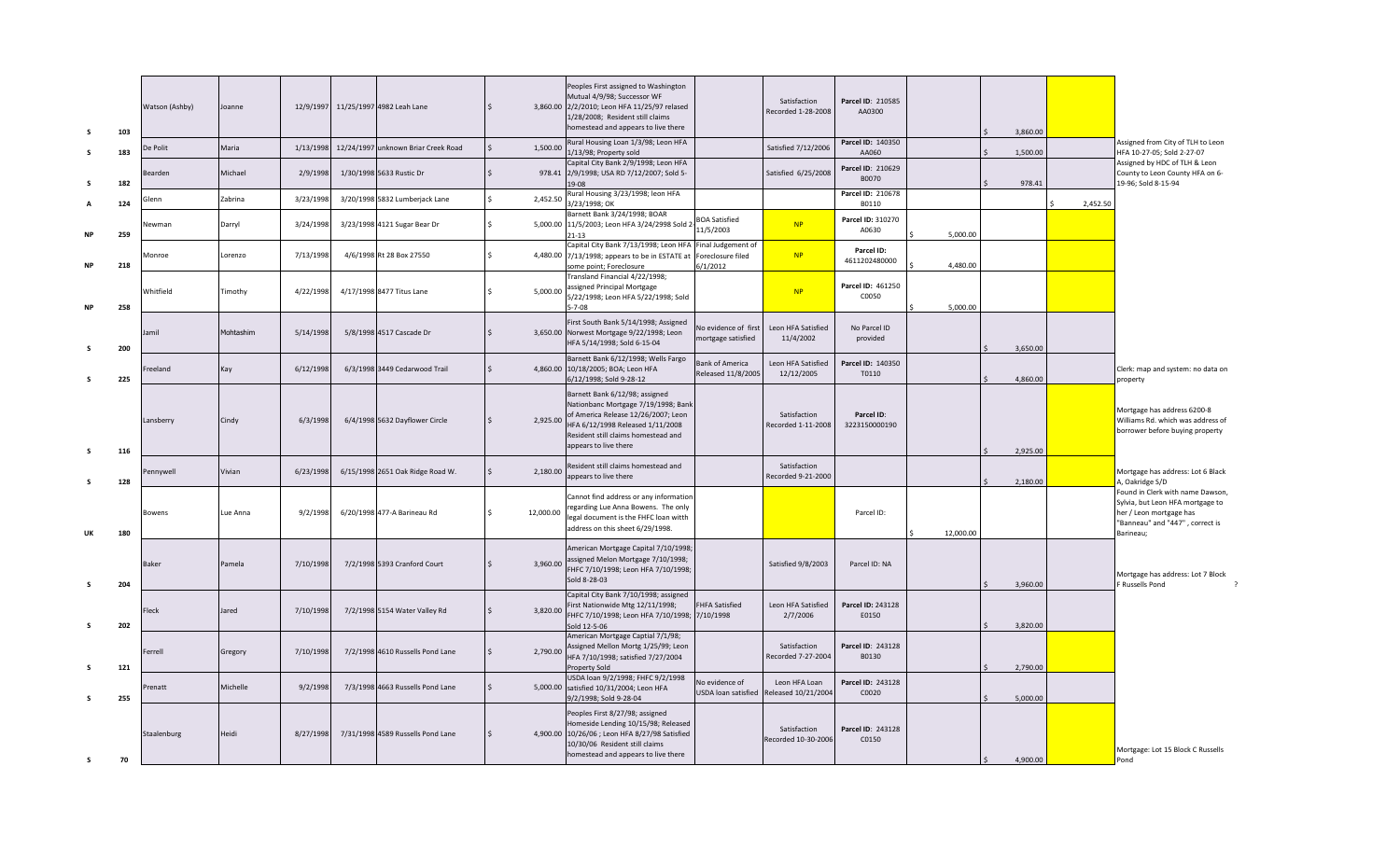| s         | 197 | Schaefer       | Michele        | 8/11/1998  | 7/31/1998 5362 Kingfisher Dr           |     | 3,400.00 | American Mortgage Capital 8/11/1998;<br>assigned 8/11/1998 Mellon Mortgage;<br>FHFC 8/11/1998; Leon HFA 8/10/1998; 7/13/2010<br>Sold 6-24-10                                                                                                          | <b>FHFC Satisfied</b>                                                                                                   | Leon HFA Loan<br>released 8/16/2010<br>with a payment of<br>\$500 | Parcel ID: 243128-<br>F0010                                                                                                                             |                                 | 3,400.00               |               | Reacquired property 10-25-10                                                                                     |
|-----------|-----|----------------|----------------|------------|----------------------------------------|-----|----------|-------------------------------------------------------------------------------------------------------------------------------------------------------------------------------------------------------------------------------------------------------|-------------------------------------------------------------------------------------------------------------------------|-------------------------------------------------------------------|---------------------------------------------------------------------------------------------------------------------------------------------------------|---------------------------------|------------------------|---------------|------------------------------------------------------------------------------------------------------------------|
|           | 49  | Anderson       | Maxine         | 9/8/1998   | 8/7/1998 5214 Water Valley Drive       | l S |          | Peoples First 9/8/98; assigned Fleet<br>Mortgage 10/6/98; FHLB 9/8/1998<br>satisfied 3/23/2006; FHFA 9/8/98<br>5,000.00 satisfied 4/20/06; Leon HFA 9/8/98<br>satisfied 3/30/2006 Resident still<br>claims homestead and appear to be<br>living there |                                                                                                                         | Satisfaction<br>Recorded 3/30/2006                                | Parcel ID: 243128<br>E0070                                                                                                                              |                                 | 5,000.00               |               |                                                                                                                  |
| <b>NP</b> | 257 | hillips/Lancos | Dawnette       | 8/26/1998  | 8/21/1998 5326 Kingfisher              | Ŝ.  |          | Rural Housing 8/26/1998; Leon HFA<br>5,000.00 8/26/1998; FHFA 8/26/1998; Sold 8-6-                                                                                                                                                                    | oreclosured and<br>Sold 8/3/2004                                                                                        | NP                                                                | Parcel ID: 243128<br>F0070                                                                                                                              | 5,000.00                        |                        |               |                                                                                                                  |
|           | 256 | Monlyn         | Karen          | 8/31/1998  | 8/24/1998 4583 Russells Pond Lane      | -Ś  | 5,000.00 | Peoples First 8/31/1998; Assigned<br>Homeside Lending; Wells Fargo; FHFC<br>8/31/1998; Leon HFA 8/31/1998;<br>Federal HLB 8/31/1998;                                                                                                                  | First Mortgage<br>Released 9/18/12;<br><b>FHFC Satisfied</b><br>9/4/2012; Federal<br><b>HLB Satisified</b><br>2/11/2008 | NP                                                                | Parcel ID:<br>2124204890000                                                                                                                             | 5,000.00                        |                        |               |                                                                                                                  |
|           | 48  | Peters         | Johnnie Mae    | 9/9/1998   | 8/31/1998 5081 Water Valley Drive      |     |          | 5,000.00 Leon HFA 8/31/1998; OK                                                                                                                                                                                                                       |                                                                                                                         |                                                                   | Parcel ID: 243128<br>D0020                                                                                                                              |                                 |                        | 5,000.00 Pond | Also, mortgage has address of<br>property as Lot 2 Block D Russells                                              |
|           | 240 | Milton         | Mindy          | 9/8/1998   | 8/31/1998 4596 Russels Pond Lane       |     |          | Peoples First 9/8/1998; FHFC<br>4,950.00 9/8/1998; Leon HFA 9/8/1998; Sold 8-<br>$6 - 01$                                                                                                                                                             | eoples First<br>Satisfied 8/26/2004<br><b>FHFA Satisfied</b><br>8/21/2004                                               | Leon HFA Satisfied<br>8/30/2004                                   | Parcel ID: 243128<br>B00110                                                                                                                             |                                 | 4,950.00               |               |                                                                                                                  |
|           | 47  | Baggett        | Shiela         | 9/17/1998  | 9/10/1998 5087 Water Valley Drive      |     |          | 5,000.00 Leon HFA 8/31/1998 OK                                                                                                                                                                                                                        |                                                                                                                         |                                                                   | Parcel ID: 243128<br>D0030                                                                                                                              |                                 |                        | 5,000.00      |                                                                                                                  |
|           | 46  | Kneer          | Dolores        | 9/22/1998  | 9/16/1998 3431 Edgemont Trail          |     |          | First South; Citi Mortgage; first<br>Nationwide 3/6/2014; Leon HFA<br>5,000.00 9/16/1998; OK                                                                                                                                                          |                                                                                                                         |                                                                   | Parcel ID: 140350<br>U0060                                                                                                                              |                                 |                        | 5,000.00      |                                                                                                                  |
|           | 68  | Wilson         | Tiffany        | 11/6/1998  | 9/28/1998 5344 Kingfisher              |     |          | Capital City assigned to First<br>nationwideal City Bank Renting out<br>4,950.00 property; different mailing address and<br>not claiming homestead/letter sent<br>February 28, 2016                                                                   |                                                                                                                         |                                                                   | Parcel ID:<br>243128F0040<br>Address on tax<br>records for<br>notification belongs<br>to Ricky Ardley - who<br>claims homestead at<br>Canopy Grove Lane |                                 |                        | 4,950.00      | Mailing Address 6848 Canopy<br>Grove Lane, TLH 32311-- Also,<br>mortgage has address of Lot 4-F<br>Russells Pond |
|           | 74  | Miller         | Denise         | 11/24/1998 | 9/28/1998 5147 Water Valley Dr         |     |          | American Mortgage Capital<br>11/24/1998; assigned Principal<br>4,790.00 Residential Mortgage 11/12/1998;<br>Assigned Citib Mortgage 12/23/2011;<br>Assigned Midfirst 12/23/2011; FHFC<br>11/24/1998; Leon HFA 11/24/1998; OK                          |                                                                                                                         |                                                                   | Parcel ID: 243128<br>D0120                                                                                                                              |                                 |                        | 4,790.00      | Phillip & Debbie Graves                                                                                          |
| s.        | 219 | Maher          | Verena         | 10/20/1998 | 9/28/1998 5338 Kingfisher              |     |          | Capital City Bank 10/20/1998; assigned<br>Chase Manhatten 1/15/1999;<br>4,595.00 Refinanced 8/5/2003; FHFC<br>10/20/1998; Leon HFA 10/20/1998Sold<br>$11 - 2 - 05$                                                                                    | Chase Manhatten<br>satisfied 9/23/2003                                                                                  | Leon HFA Satisfied<br>12/12/2005                                  | Parcel ID: 243128<br>F0050                                                                                                                              |                                 | 4,595.00               |               |                                                                                                                  |
| s.        | 239 | West           | Troy           | 10/5/1998  | 9/30/1998 4650 Russells Pond Lane      |     |          | Capital City Bank 10/5/1998; Leon HFA<br>4,950.00 10/5/1998; FHFC 10/5/1998; Sold 9-28-<br>07                                                                                                                                                         | Capital City Bank<br>Satisfied 5/27/2004<br><b>FHFC Satisfied</b><br>6/15/2004                                          | Leon HFA Loan<br>Satisfied 7/9/2004                               | Parcel ID: 243128<br>B0260                                                                                                                              | $52,252.29$ \$                  | 4,950.00<br>116,283.46 | 66,575.61     |                                                                                                                  |
|           |     |                |                |            |                                        |     |          |                                                                                                                                                                                                                                                       |                                                                                                                         |                                                                   |                                                                                                                                                         | $10 \mid \zeta$<br>$\mathsf{S}$ | $32 \quad$             | 16            |                                                                                                                  |
| NP        | 171 | Garrison       | <b>Bridget</b> |            | 10/23/1998 10/16/1998 6737 Longhorn Dr |     | 4,890.00 | Capital city Bank 10/23/1998;<br>Homeside Lending; Leon HFA<br>10/23/1998; Sold 10/29/1999<br>Foreclosed                                                                                                                                              |                                                                                                                         | <b>NP</b>                                                         | Parcel ID: 320626<br>A0040                                                                                                                              | 4,890.00                        |                        |               |                                                                                                                  |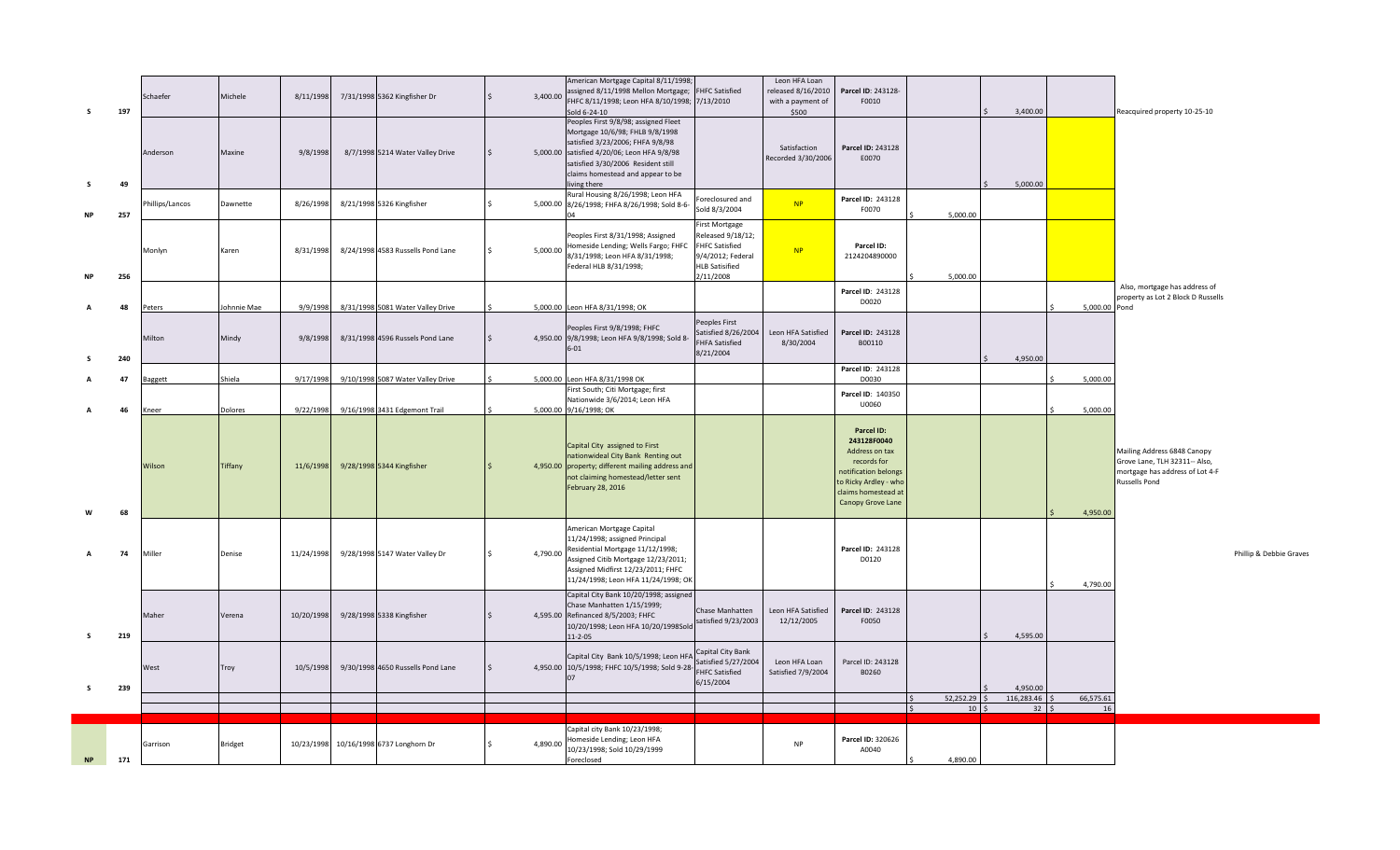| <b>NP</b>      | 176            | Lee      | Genevia       |            | 11/3/1998 10/23/1998 4590 Russells Pond Lane | 4,950.00<br>Ś. | Captial City Bank 11/3/1998; Assigned<br>Providian 3/9/2000; FHFC 11/3/199;<br>Leon HFA 11/3/1998;Foreclosed and<br>Sold Captial City Bank 7/10/2003                                                                                                           | Certificate of Sale<br>9/9/15                                                | <b>NP</b>                                           | Parcel ID: 243128<br>B0100        | 4,950.00 |                     |           |                                                                                                     |
|----------------|----------------|----------|---------------|------------|----------------------------------------------|----------------|----------------------------------------------------------------------------------------------------------------------------------------------------------------------------------------------------------------------------------------------------------------|------------------------------------------------------------------------------|-----------------------------------------------------|-----------------------------------|----------|---------------------|-----------|-----------------------------------------------------------------------------------------------------|
| - S            | 254            | Cleggett | Velda         | 11/13/1998 | 11/6/1998 4728 Oleander                      | 5,000.00       | Suntrust 11/13/1998; Leon<br>11.13.1998; Sold 3-25-08                                                                                                                                                                                                          | Suntrust Released<br>4/14/2008                                               | Leon HFA Satisfied<br>4/25/2008                     | Parcel ID: 412330<br>10010        |          | 5,000.00            |           |                                                                                                     |
| $\mathsf{s}$   | 91             | Mantay   | Shawn         | 12/9/1998  | 11/6/1998 2026 Longview Dr                   | 4,390.00       | Capital City Bank 11-24-98; Satisfaction<br>9/23/2003                                                                                                                                                                                                          |                                                                              | Satisfaction recorde<br>9/4/2003                    | Parcel ID: 210365-<br>B0380       |          | 4,390.00            |           |                                                                                                     |
| $\overline{A}$ | $\overline{a}$ | McClure  | Tonya         | 12/3/1998  | 11/23/1998 8091 Christina Road               | 12,370.62      | Nationsbanc 12/3/1998; Bank of<br>America assigned 4/15/2013; FHFC<br>12/3/1998; Modified 12/31/2015;<br>Leon HFA 12/3/1998                                                                                                                                    |                                                                              |                                                     | Parcel ID: 331019<br>C0010        |          |                     | 12,370.62 |                                                                                                     |
| S              | 66             | Notley   | Todd          | 12/23/1998 | 11/27/1998 4602 Russells Pond Lane           | 4,950.00 there | Capital City Bank 12/23/98 satisfied<br>1/18/06; Refinance Country Wide<br>1/10/06; Leon HFA 12/23/98 satisfief<br>4/25/2012 Resident still claims<br>homestead and appears to be living                                                                       |                                                                              | Satisfaction<br>Recorded 4/25/2012                  | Parcel ID: 243128<br>B0120        |          | 4,950.00            |           |                                                                                                     |
| <b>NP</b>      | 175            | Williams | Linda         | 12/7/1998  | 11/30/1998 5350 Kingfisher Court             | 4,950.00       | FHA Loan 12/7/1998; FHFC 12/7/1998;<br>Leon HFA 12/7/1998Foreclosed                                                                                                                                                                                            |                                                                              | <b>NP</b>                                           | Parcel ID:                        | 4,950.00 |                     |           |                                                                                                     |
| W              | 226            | Caldwell | Kathleen      |            | 11/18/1998 11/30/1998 5419 Claredon Court    |                | Peoples First 11/18/98; assigned<br>Homeside Lending 1/21/99; Leon HFA<br>11/18/1998 Released 4/19/2004 The<br>4,950.00 original borrower got a new loan after<br>the release of the HFA Loan; Renting?<br>Mailing address in Virginia but claims<br>homestead |                                                                              | Leon HFA Loan<br>Released but no<br>money 4/19/2004 | Parcel ID: 243128<br>B0170        | 4,950.00 |                     |           | Paid off DPA loan, retained<br>property; mailing address: 9625<br>Sloway Coast Dr. Lorton, VA 22079 |
| <b>S</b>       | 67             | Stanley  | Michael       | 12/17/1998 | 12/10/1998 5418 Claredon Court               | 4,950.00       | Peoples First 12/17/98; assigned<br>lomeside Lending 3/3/99; released<br>5/15/09; Leon HFA 12/10/98 satisfied<br>5/4/09 Resident still claims<br>homestead and appears to be living<br>there                                                                   |                                                                              | Satisfaction<br>Recorded 5-4-2009                   | Parcel ID: 243128<br>B0180        |          | 4,950.00            |           |                                                                                                     |
| NP/W           | 230            | Peacock  | Stephen       |            | 7/13/1999 12/31/1998 4605 Russells Pond Lane |                | Peoples First 7/13/1999; assigned First<br>4,950.00 nationwide; FHFC 7/13/1999; Leon<br>HFA 7/13/1999; Sold 4-30-02                                                                                                                                            | irst Nationwide<br>Released<br>5/22/2002; FHFC<br><b>Staisfied 5/13/2002</b> | NP                                                  | Parcel ID: 243128<br>C0120        | 4,950.00 |                     |           |                                                                                                     |
| -S             | 238            | Lusher   | William       | 1/12/1999  | 12/31/1998 5105 Water Valley Dr.             |                | Capital City Bank 1/12/1999; FHFA<br>4,950.00 1/12/1999; Leon HFA 1/12/1999; Sold<br>$4 - 14 - 08$                                                                                                                                                             | Capital City<br>atisfied<br>12/14/2006 FHFC<br>1/8/2007                      | Leon HFA Loan<br>Satisfied 12/12/2006               | Parcel ID: 243128<br>D0060        |          | 4,950.00            |           |                                                                                                     |
| $\overline{A}$ | 69             | Ferchow  | Stuart/Evelyn | 2/8/1999   | 2/1/1999 5369 Cranford Court                 |                | RD Loan Original First MortgageNo<br>record of other owners. Evelyn claims<br>4,900.00 homestead and still pays the taxes                                                                                                                                      |                                                                              |                                                     | Parcel ID: 243128<br>C0260        |          |                     |           | 4,900.00 Stuart Death Certificate 4/23/08                                                           |
| S              | 237            | Carter   | Paul          | 2/18/1999  | 2/11/1999 4578 Russells Pond Lane            |                | Capital City 2/18/1999; FHFA<br>4,950.00 2/18/1999; Leon HFA 2/18/1999; Sold<br>10-19-04                                                                                                                                                                       | Capital city Satisfied<br>11/18/2004 FHFA<br>Satisfied<br>11/15/2004         | Leon HFA Loan<br>Satisfied 11/16/2004               | Parcel ID: 243128<br><b>B0080</b> |          | 4,950.00            |           |                                                                                                     |
| <b>NP</b>      | 168            | Nelson   | Sharon        | 3/5/1999   | 2/25/1999 4572 Russells Pond Lane            |                | Capital City Bank 3/5/1999; FHFC<br>4,595.00 3/5/1999; Leon HFA 3/5/1999; Sold<br>12/3/2001; Foreclosed                                                                                                                                                        |                                                                              | <b>NP</b>                                           | Parcel ID: 243128<br>B0070        | 4,595.00 |                     |           |                                                                                                     |
| <b>NP</b>      | 174            | Floyd    | Sandra        | 3/9/1999   | 3/5/1999 5246 Water Valley Dr.               | 4,950.00       | Washington Mutual Mortage<br>3/9/1999; FHFC 3/9/1999; Leon HFA<br>3/9/1999 ;Sold 8/23/2007; No record<br>of Payment ; Foreclosed                                                                                                                               |                                                                              | <b>NP</b>                                           | Parcel ID: 243128<br>E0010        | 4,950.00 |                     |           |                                                                                                     |
| $\mathsf{s}$   | 236            | Hunt     | Kenneth       | 3/11/1999  | 3/5/1999 5355 Kingfisher Court               | 4,950.00       | USRD 3/11/1999; FHFA 3/11/1999;<br>Leon HFA 3/11/1999; Sold 8-26-09                                                                                                                                                                                            | <b>USRD Satisfied</b><br>9/25/2009 FHFC<br>Satisfied 9/23/2009               | Leon HFA Loan<br>Satisfied 10/1/2009                | Parcel ID: 243128<br>G0010        |          | 4,950.00<br>$\zeta$ |           | mortgage has "1609" misty garden                                                                    |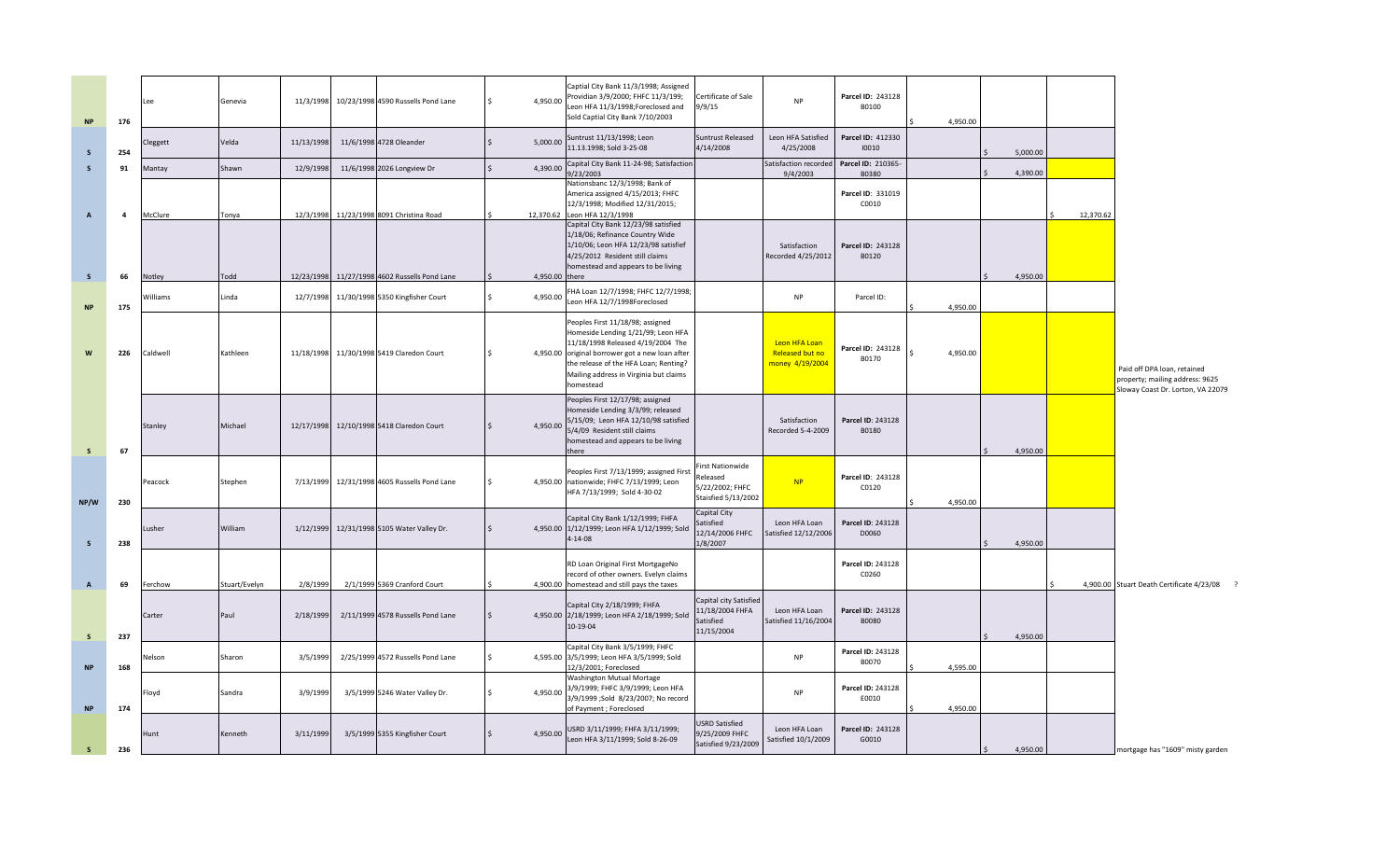| $\overline{A}$ | 85  | Nood     | Patricia  | 3/17/1999 | 3/9/1999 5202 Water Valley Dr                           |                | Resident still original owner and claims<br>4,598.00 homestead; All loans repaid except<br>FHFC; OK                                                                                                                                                              |                                                                                                                                   |                                       | Parcel ID: 243128<br>E0090  |          |          | 4,598.00 |                                                                      |
|----------------|-----|----------|-----------|-----------|---------------------------------------------------------|----------------|------------------------------------------------------------------------------------------------------------------------------------------------------------------------------------------------------------------------------------------------------------------|-----------------------------------------------------------------------------------------------------------------------------------|---------------------------------------|-----------------------------|----------|----------|----------|----------------------------------------------------------------------|
| <b>NP</b>      | 172 | Rhodes   | Carrie    | 3/19/1999 | 3/9/1999 5356 Kingfisher Court                          | 4,895.00       | Peoples 3/19/1999; Rural Housing<br>3/19/1999; FHFC 3/19/1999; Leon HFA<br>3/19/1999/ Federal HLB 3/19/1999;<br>Finaal Jusgement 5/12/2010; Sold<br>12/02/2014; Foreclosed                                                                                       | Federal HLB<br>Satisfied 8/8/2007                                                                                                 | <b>NP</b>                             | Parcel ID: 243128<br>F0020  | 4,895.00 |          |          |                                                                      |
| $\mathsf{s}$   | 235 | Lane     | Robert    | 3/12/1999 | 3/9/1999 5111 Water Valley Dr                           | 4,950.00       | Peoples First 3/12/99; USRD<br>3/12/1999; FHFA 3/12/1999; Leon HFA<br>3/12/1999; Federal HLB 3/12/1999;<br>Sold 1-13-08                                                                                                                                          | Peoples First<br>Satisfied 4/15/2005<br>USRD Satisfied<br>4/6/2005 FHFA<br>Satisfied 4/22/2005<br>Federal HLB<br>2/13/2006        | Leon HFA Loan<br>Satisfied 4/27/2005  | Parcel ID: 243128<br>D00070 |          | 4,950.00 |          |                                                                      |
| <sub>S</sub>   | 234 | Chapman  | James     | 4/1/1999  | 3/26/1999 5192 Water Valley Dr                          |                | Capital City Bank 4/1/1999; FHFC<br>4,950.00 4/1/1999; Leon HFA 4/1/1999; Sold 4-<br>$1 - 02$                                                                                                                                                                    | Capital City Bank<br>Satisfied 4/5/2002<br>FHFC Satisfied<br>4/5/2002                                                             | Leon HFA Loan<br>Satisfied 4/5/2002   | Parcel ID: 243128<br>E0110  |          | 4,950.00 |          |                                                                      |
| $\overline{A}$ | 65  | Holden   | Tammy     | 4/6/1999  | 3/29/1999 4500 Russells Pond Lane                       | 4,950.00       | Capital City Bank 4/6/99; FHFC 4/6/99;<br>Leon HFA/4/6/99; Assigned First<br>Nationwide 6/10/99; Equity Line<br>Citibank Mortgage 12/8/2003;<br>Assigned Carrington Mortgage<br>11/13/2014; Resident still claims<br>homestead and appears to be living<br>there |                                                                                                                                   |                                       | Parcel ID: 243128<br>A0010  |          |          | 4,950.00 |                                                                      |
| $\, {\bf A}$   | 195 | Kelly    | Carolyn   | 4/6/1999  | 3/30/1999 4512 Russels Pond Lane (2640<br>Chateau Lane) | 3,340.00       | Capital City Bank 5/4/1999; Assigned<br>First Nationwide 9/10/1999; Assigned<br>Citi Mortgage 11/2014; Leon HFA<br>5/4/1999;                                                                                                                                     |                                                                                                                                   |                                       | Parcel ID: 243128<br>A0030  |          |          | 3,340.00 |                                                                      |
| $\mathsf{s}$   | 233 | Hagan    | Lee Ann   | 4/6/1999  | 3/31/1999 5332 Kingfisher Court                         | 4,950.00       | Capital City Bank 4/6/1999;<br>Assignment 6/10/1999; FHFA<br>4/6/1999; Leon HFA 4/6/1999; Sold 9-<br>17-04                                                                                                                                                       | First Mortgage<br>released<br>12/6/2004; FHFC<br>satisfied<br>10/31/2004                                                          | Leon HFA Loan<br>Satisfied 10/19/2004 | Parcel ID: 24318<br>F0060   |          | 4,950.00 |          | Probate/death                                                        |
| $\mathsf S$    | 64  | Milton   | Shonder   | 4/28/1999 | 4/23/1999 5099 Water Valley Dr                          | 4,950.00 there | People First 4/28/99; assigned First<br>Nationwide/CitiMortgage Released<br>3/28/07 Leon HFA 4/28/99 satisfied<br>3/9/07 Resident still claims<br>homestead and appears to be living                                                                             |                                                                                                                                   | Satisfaction<br>Recorded 3-9-2007     | Parcel ID: 243128<br>D0050  |          | 4,950.00 |          |                                                                      |
| <b>S</b>       | 232 | Jackson  | shonder,  | 4/30/1999 | 4/27/1999 5153 Water Valley Dr                          | 4,950.00       | Peoples First Community 4/30/1999;<br>Assigned First Nationwide 7/21/1999;<br>FHFA 4/30/1999; Leon HFA 4/30/1999;<br>Federal HLB 4/39/1999; Sold 4-20-07                                                                                                         | <b>First Nationwide</b><br>released 5/25/2007<br><b>FHFA Satisfied</b><br>5/24/2007; Federal<br><b>HLB Satisfied</b><br>2/22/2007 | Leon HFA Loan<br>Satisfied 5/24/2007  | Parcel ID: 243128<br>D0140  |          | 4,950.00 |          |                                                                      |
| $\overline{A}$ | 63  | Kelly    | Carolyn L | 5/4/1999  | 4/28/1999 4512 Russells Pond Lane                       | 4,950.00       | Capital City Bank 5/4/99; FHFC 5/4/99;<br>Leon HFA 5/4/99; First Nationwide<br>assignment 9/10/99; Carrington<br>Mortgage Asssignment 11/13/2014<br>Resident still claims homestead and<br>appears to be living there                                            |                                                                                                                                   |                                       | Parcel ID: 243128-<br>A0030 |          |          |          | The owner has paid off several<br>4,950.00 other liens from the city |
| $\overline{A}$ | 62  | Browning | Regina    | 5/6/1999  | 4/30/1999 5132 Water Valley Dr                          |                | Capital City Bank 5/6/99; Leon HFA<br>5/6/99; Assignment First Nationwide<br>Mortgage 9/10/99; Assignment<br>4,950.00 Carrington Mortgage Service<br>11/13.2014; Resident still claims<br>homestead and appears to be living<br>here 2017                        |                                                                                                                                   |                                       | Parcel ID: 243128<br>E0190  |          |          | 4,950.00 |                                                                      |
| <b>NP</b>      | 173 | Thiemer  | Diana     | 5/21/1999 | 5/18/1999 5357 Cranford Court                           | 4,950.00       |                                                                                                                                                                                                                                                                  |                                                                                                                                   | NP                                    | Parcel ID: 243128<br>C0240  | 4,950.00 |          |          |                                                                      |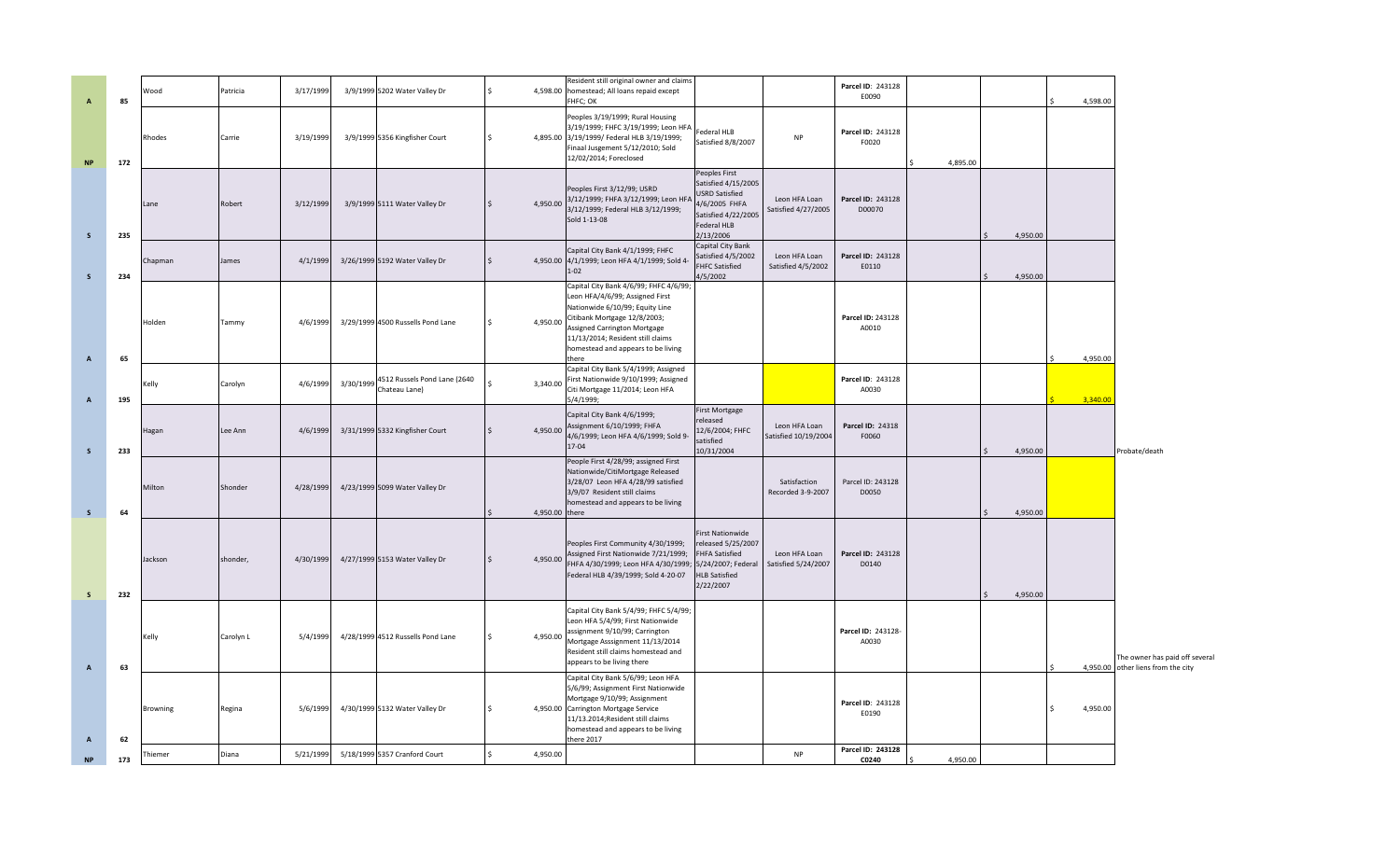| $\overline{A}$                 | 61        | Moore             | Latashia          | 5/24/1999              | 5/19/1999 5128 Water Valley Dr                                | l \$         | One Stop Mortgage 5/24/99; FHFC<br>5/24/1999; Leon HFA 5/24/99;<br>Assigned Aames Capital Corp<br>4,950.00 7/26/1999; Assigned Nationscredit<br>Financial Services Corp 10/28/2003;<br>Resident still claims homestead and<br>appears to be living there (2017) |                                                                                                                  |                                    | Parcel ID: 243128<br>E0200  |          |          | 4,950.00             |
|--------------------------------|-----------|-------------------|-------------------|------------------------|---------------------------------------------------------------|--------------|-----------------------------------------------------------------------------------------------------------------------------------------------------------------------------------------------------------------------------------------------------------------|------------------------------------------------------------------------------------------------------------------|------------------------------------|-----------------------------|----------|----------|----------------------|
| S.                             | 78        | Harris            | Susan             | 5/24/1999              | 5/19/1999 5124 Water Valley Dr                                |              | Cannot find a first mortgage; Resident<br>still claims homestead and appears to<br>4,750.00 live there                                                                                                                                                          |                                                                                                                  | Satisfaction<br>Recorded 12-6-2006 | Parcel ID: 243128<br>E0210  |          | 4,750.00 |                      |
| $\overline{A}$                 | 90        | Andrews           | Sharon            | 6/3/1999               | 5/28/1999 5148 Water Valley Dr                                | $\leq$       | Capital city Bank 6/3/1999; Assigned to<br>Citi Mortgate/First<br>4,495.00 Nationwide/Carrington Mortgage;<br>Florida housing 6/3/1999/ Leon HFA<br>6/3/1999; OK                                                                                                |                                                                                                                  |                                    | Parcel ID: 243128<br>E0160  |          |          | 4,495.00             |
| <b>NP</b>                      | 164       | Cotton            | Kerry             | 6/8/1999               | 5/28/1999 4713 Hibiscus Ave                                   |              | Capital City Bank 6/8/1999; assigned<br>3,333.00 First Nationwide 11/24/1999; Leon<br>HFA 6/8/1999; Foreclosed                                                                                                                                                  |                                                                                                                  | NP                                 | Parcel ID: 412330<br>10170  | 3,333.00 |          |                      |
| $\overline{A}$                 | 89        | Hall              | Brenda            | 6/10/1999              | 6/4/1999 5327 Kingfisher Court                                | 4,495.00     | Peoples First 6/10/99 (\$10,000)<br>satisfied 1/3/2004; Rural Housing<br>6/10/99 (\$53,425); FHFC 6/10/99<br>(\$17,980); Leon HFA 6/10/99 (\$4495);<br>Federal Home Loan Bank (\$8495);<br>Homestead Claimed 2017                                               |                                                                                                                  |                                    | Parcel ID: 243128<br>G0060  |          |          | 4,495.00             |
| S.                             | 220       | Lanham            | Crystal           | 6/10/1999              | 6/4/1999 4645 Russells Pond Lane                              |              | Peoples First Community Bank<br>6/10/1999; RD 6/10/1999; FHFA<br>4,650.00 6/10/1999; Leon HFA 6/10/1999;<br>Federal Home Loan Bank 6/10/1999;<br>Sold 9-29-04                                                                                                   | Peoples Satisfied<br>10/12/2004; FHFA<br>Satisfied<br>10/31/2004;<br>ederal Home Bank<br>Satisfied<br>10/02/2004 | Leon HFA Satisfied<br>10/2/2004    | Parcel ID: 243128<br>C0050  |          | 4.650.00 |                      |
|                                |           |                   |                   |                        |                                                               |              | Peoples First 6/15/99; assigned to<br>Coastal State Mortgage 11/5/2009;<br>Coastal loan satisfied 10/11/2010;<br>Equity Line Suntrust 9/21/2010 Still<br>resides at address and claims                                                                          |                                                                                                                  |                                    | Parcel ID: 243128<br>D0140  |          |          |                      |
| $\overline{A}$<br>$\mathbf{A}$ | 60<br>59  | Brown<br>Kalogera | Michael K<br>Ryan | 6/15/1999<br>6/25/1999 | 6/7/1999 5159 Water Valley Dr<br>6/8/1999 5358 Cranford Court |              | 4,950.00 homestead<br>Peoples First 6/15/1999; FHA<br>6/15/1999; FHFC 6151999; Leon HFA<br>6/15/1999; Federal HLB 6/15/1999;<br>Occupant still owner and claims<br>4,950.00 homestead 2017; OK                                                                  |                                                                                                                  |                                    | Parcel ID: 243127<br>C0200  |          |          | 4,950.00<br>4,950.00 |
|                                |           | Pender            | Sherry            | 6/16/1999              | 6/8/1999 4595 Russells Pond Lane                              |              | Peoples First 6/16/1999; Assignment<br>11/18/1999; FHFC 6/16/1999; Leon<br>4,695.00 HFA 6/16/1999; Federal Home Loan<br>Bank 6/16/1999; Sold 4/16/2014;<br>Foreclosed                                                                                           | ederal HLB<br>Satisfied 2/2/2010                                                                                 | <b>NP</b>                          | Parcel ID: 243128 C<br>0140 |          |          |                      |
| <b>NP</b><br>$\mathbf{A}$      | 169<br>87 | Armstrong         | Patricia          | 7/13/1999              | 6/30/1999 4601 Russells Pond Lane                             |              | Capital city Bank 7/13/1999; Assigned<br>4,595.00 First Nationwide 11/15/1999; FHFC<br>7/13/1999; Leon HFA 6/30/1999                                                                                                                                            | All loans repaid<br>except Leon HFA                                                                              |                                    | Parcel ID: 243128<br>C0130  | 4,695.00 |          | 4,595.00             |
|                                |           |                   |                   |                        |                                                               |              | Capital City 7/13/1999; Assigned First<br>Nationwide 10/20/1999; Citi Mortgage<br>11/12/2014; Leon HFA 7/13/1999;<br>Federal Home Loan Bank 7/13/1999;                                                                                                          |                                                                                                                  |                                    | Parcel ID: 243128<br>G0040  |          |          |                      |
| A                              | 58        | Jugger            | Mary              | 7/13/1999              | 7/1/1999 5339 Kingfisher Court                                | 4,950.00 OK  | One stop Mortgage 7/9/1999; Assigned                                                                                                                                                                                                                            | Aames Capital<br>Satisfied 2/12/2001                                                                             | Leon HFA Loan                      | Parcel ID: 243128           |          |          | 4,950.00 c           |
| s                              | 231       | Davis             | Landon            | 7/9/1999               | 7/6/1999 5399 Cranford Court                                  | $\mathsf{S}$ | 4,950.00 Aames Capital 10/29/1999; FHFC<br>1/9/2001; Leon HFA 1/9/2001;                                                                                                                                                                                         | FHFA Satisfied<br>9/5/2003                                                                                       | Satisfied 9/5/2003                 | C0310                       |          | 4,950.00 |                      |